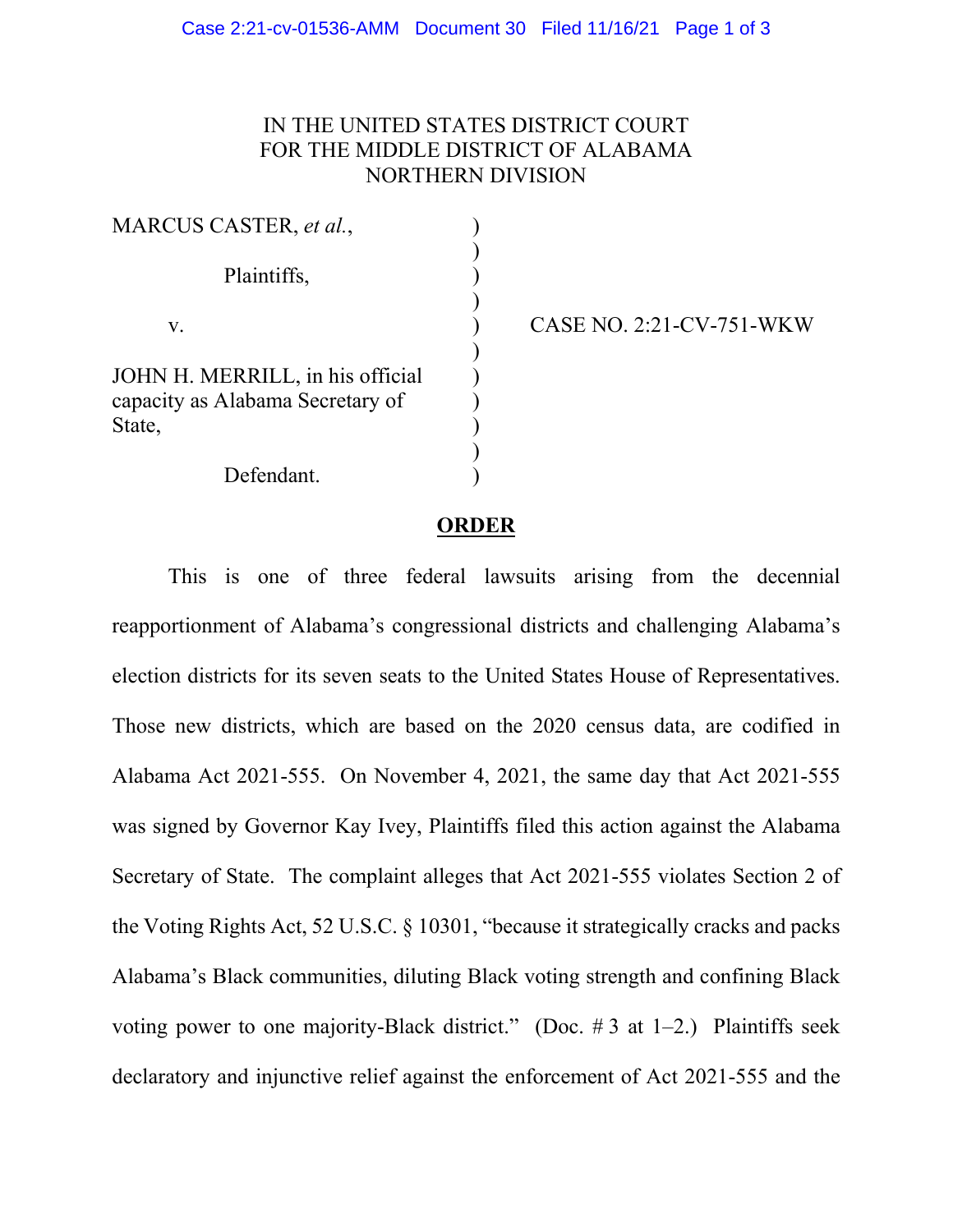## Case 2:21-cv-01536-AMM Document 30 Filed 11/16/21 Page 2 of 3

implementation of a new Alabama congressional plan that includes a second majority-Black congressional district.

Two parallel lawsuits against the Alabama Secretary of State are pending in the United States District Court for the Northern District of Alabama. *See Singleton v. Merrill*, 2:21-cv-1291 (N.D. Ala. filed Sept. 27, 2021); *Milligan v. Merrill*, 2:21 cv-1530 (N.D. Ala. filed Nov. 15, 2021). *Singleton* is filed against the Alabama Secretary of State "to require the Alabama Legislature to enact a new plan with 2020 census data that remedies the existing unconstitutional gerrymander [of District 7] by restoring Alabama's traditional redistricting principle of drawing its Congressional districts with whole counties." Complaint, *Singleton*, No. 2:21-cv-1291, ECF No. 1. Contending that the subsequently enacted new plan, Act 2021- 555, perpetuates racial gerrymandering in violation of the Fourteenth and Fifteenth Amendments, the *Singleton* plaintiffs filed an amended complaint on November 4, 2021. *See* Amended Complaint, *Singleton*, No. 2:21-cv-1291, ECF No. 15. *Singleton* now is proceeding on the amended complaint and an expedited schedule before a three-judge court, which was convened pursuant to 28 U.S.C. § 2284. *See*  Designation of Three-Judge Court, *Singleton*, No. 2:21-cv-1291, ECF No. 13; Order Setting Deadlines Regarding Plaintiffs' Application for Preliminary Injunctive Relief, *Singleton*, No. 2:21-cv-1291, ECF No. 29. In *Milligan*, a third set of plaintiffs bring both Section 2 and constitutional claims challenging Act 2021-555. *See* Complaint, *Milligan*, 2:21-cv-1530, ECF No. 1.